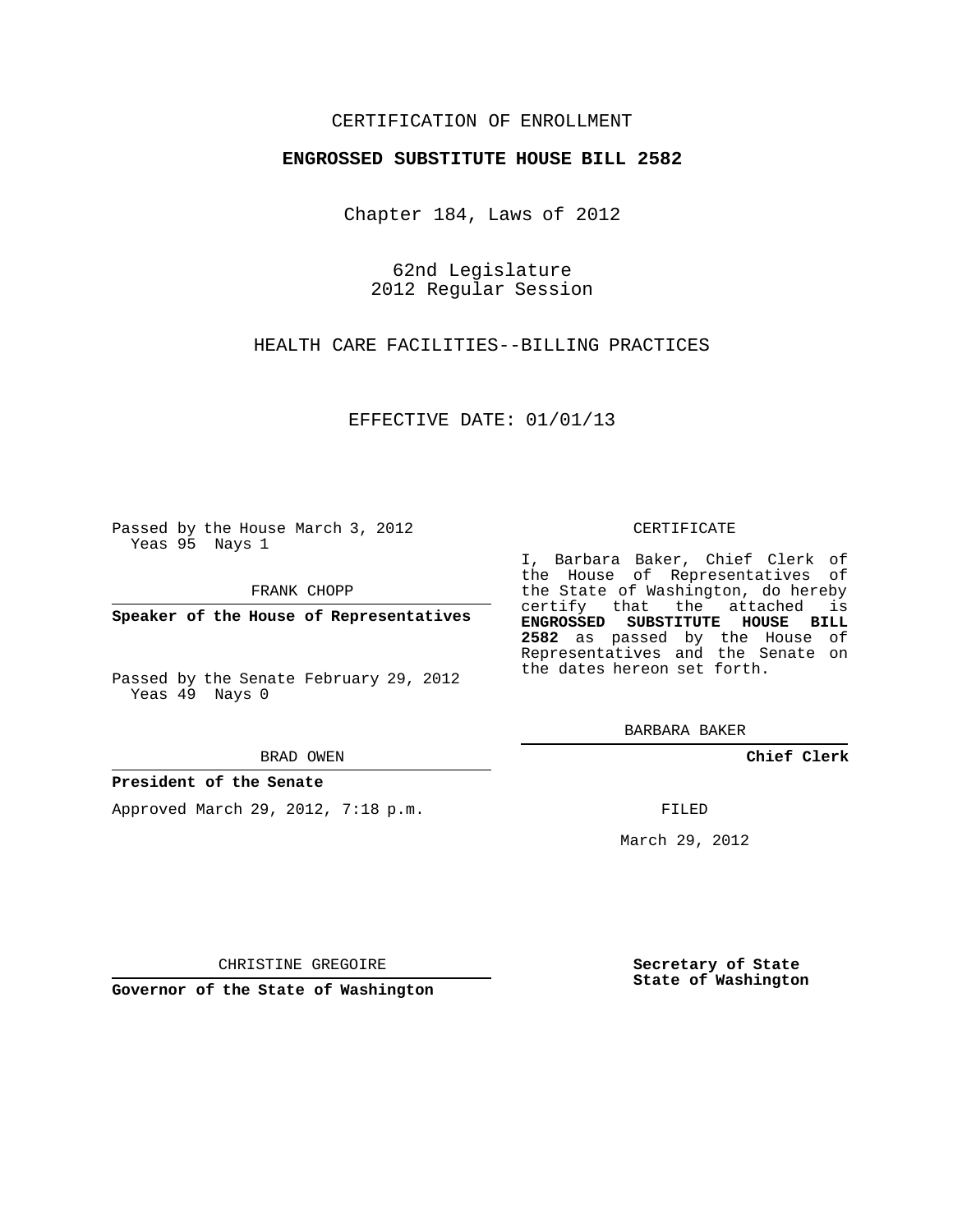# **ENGROSSED SUBSTITUTE HOUSE BILL 2582** \_\_\_\_\_\_\_\_\_\_\_\_\_\_\_\_\_\_\_\_\_\_\_\_\_\_\_\_\_\_\_\_\_\_\_\_\_\_\_\_\_\_\_\_\_

\_\_\_\_\_\_\_\_\_\_\_\_\_\_\_\_\_\_\_\_\_\_\_\_\_\_\_\_\_\_\_\_\_\_\_\_\_\_\_\_\_\_\_\_\_

## AS AMENDED BY THE SENATE

Passed Legislature - 2012 Regular Session

# **State of Washington 62nd Legislature 2012 Regular Session**

**By** House Health Care & Wellness (originally sponsored by Representatives Johnson, Cody, Ross, Jinkins, Green, Walsh, Hinkle, Clibborn, Liias, Kenney, Klippert, Smith, Alexander, Warnick, Fagan, Bailey, Ahern, Asay, Dahlquist, Kretz, DeBolt, Angel, Kelley, Hunt, Dickerson, Ladenburg, Orcutt, Zeiger, Wilcox, Finn, Wylie, Probst, Darneille, Moscoso, Kagi, and Tharinger)

READ FIRST TIME 01/31/12.

1 AN ACT Relating to billing practices for health care services; 2 adding a new section to chapter 70.01 RCW; and providing an effective 3 date.

4 BE IT ENACTED BY THE LEGISLATURE OF THE STATE OF WASHINGTON:

 5 NEW SECTION. **Sec. 1.** A new section is added to chapter 70.01 RCW 6 to read as follows:

 (1) Prior to the delivery of nonemergency services, a provider- based clinic that charges a facility fee shall provide a notice to any patient that the clinic is licensed as part of the hospital and the patient may receive a separate charge or billing for the facility component, which may result in a higher out-of-pocket expense.

 (2) Each health care facility must post prominently in locations easily accessible to and visible by patients, including its web site, a statement that the provider-based clinic is licensed as part of the hospital and the patient may receive a separate charge or billing for the facility, which may result in a higher out-of-pocket expense.

17 (3) Nothing in this section applies to laboratory services, imaging 18 services, or other ancillary health services not provided by staff 19 employed by the health care facility.